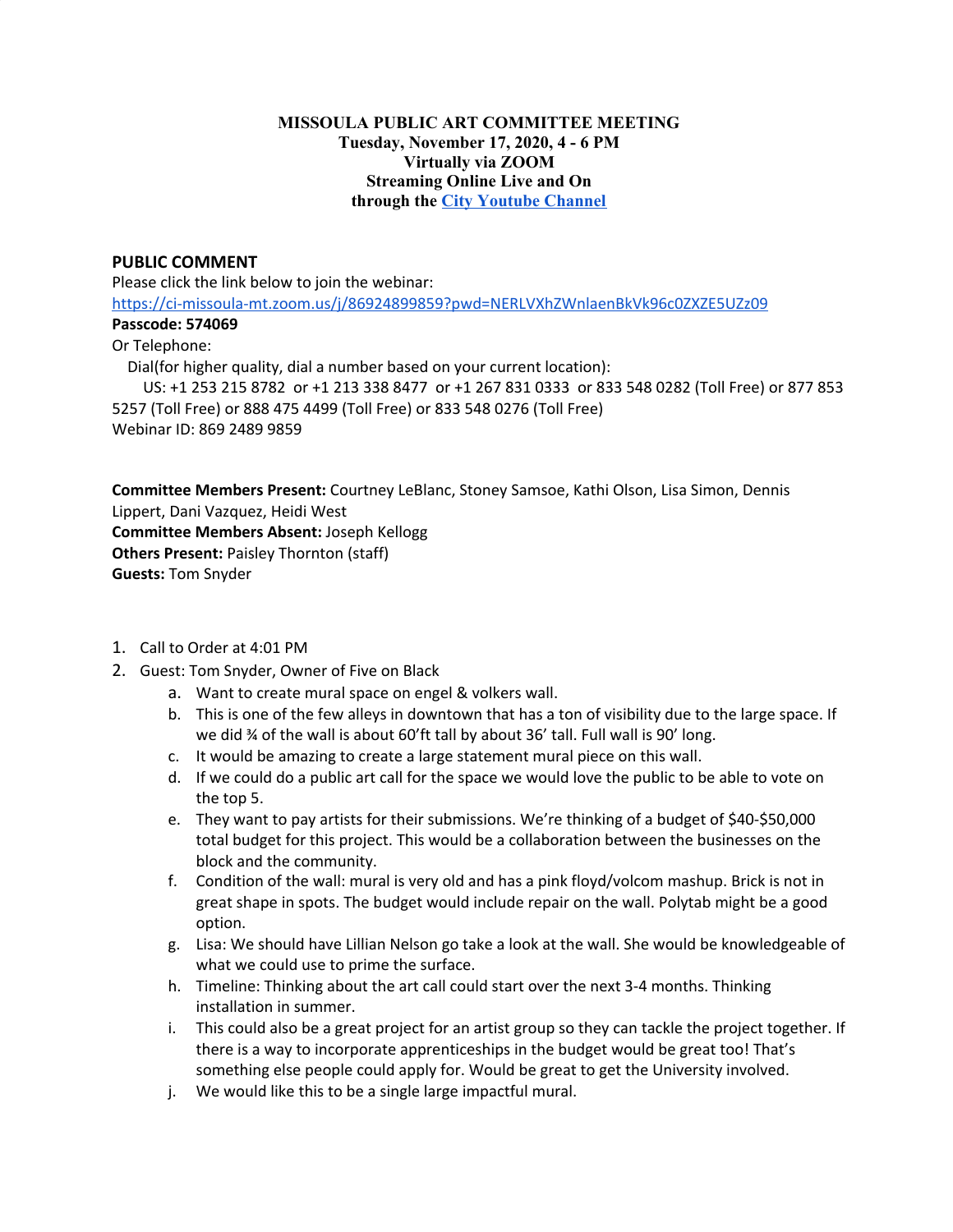- k. We'll form a subcommittee and meet with Tom and Don to talk details about the art call and project. Courtney, Hailey, Stoney, Dani, & Kathi would like to be on the sub-committee.
- 3. Approval of Minutes
	- a. October Minutes
		- i. Hailey moves to approve. Dennis seconds. Unanimously approved.
- 4. Welcome to Missoula Sign: Stoney
	- a. Had a meeting with Linda McCarthy, Barb Neilan, & Dave Strohmeier.
	- b. There are barriers for where to put the sign and who's going to champion the effort forth. There were challenges with the state MDT. Linda said they ran into roadblock after roadblock.
	- c. They had a design based around stone and metal. It was a little muted. Stoney feels there needs to be a pop of brightness. Courtney felt the design felt a little rigid.
	- d. Kathi's takeaway was that if we wanted to do an artistic welcome project it would need to be separate/in addition to their wayfinding welcome sign.
	- e. Courtney is looking into how people got around red tape on roundabout art.
- 5. Indigenous Mural Project: Lisa/Danielle
	- a. No new updates for this month. Going to hold off until January as they need to do some assessments. Working with Dawna from parks & rec.
- 6. Mountain Line Mural: Courtney
	- a. Stella Nall has been selected for the Mountain Line Mural. She'll submit her design the first week of December. We will approve the design along with Mountain Line in December and will be full approved by the Mountain Line Board in January. Painting tentatively will start in March/April.
- 7. Cleaning Van Buren Mural: Kathi
	- a. We have to worry about water freezing on the sidewalks, but it's supposed to be in the 40s this week. So we might be able to do that this week.
- 8. Community Arts Conversation/Q&A: Courtney
	- a. Courtney reached out to Jim. He's enthusiastic about us doing adult ed classes where people pay to attend continuing adult ed classes. Library is interested once their new space is open.
- 9. Announcements, News, or Upcoming Events
	- a. Monica's TSB at Broadway and Madison has been damaged. It looks like someone backed into the box from the parking lot side.
		- i. If the "guts" of the box isn't damaged they'll replace the box as time allows.
		- ii. We don't know who hit this box. There is no footage of someone hitting it. This is the 2nd time this particular box has been hit. MDT in the past has not been willing to help us replace the vinyl.
		- iii. We'll raise the money to replace the piece.
	- b. The bear TSB at South and Reserve is peeling pretty badly. We would like to be able to have money for him to repaint if needed.
	- c. We were contacted to help with a fully funded sculpture piece. We just need to assist with location. Parks & Rec is already on board. Stoney, Kathi & Hailey are interested in helping.
	- d. Lisa: April Werle is doing a podcast. Lillian was on her podcast and talked about our art guide and that there are a number of factual errors in it. When was the last time that was given a thorough review? She mentioned the Brennan's Wave piece didn't have the artist on it. They were trying to do one of the art walks and weren't able to.
		- i. We'll review and make sure to edit any errors. Lisa will reach out and ask her to give us feedback so we can make corrections.